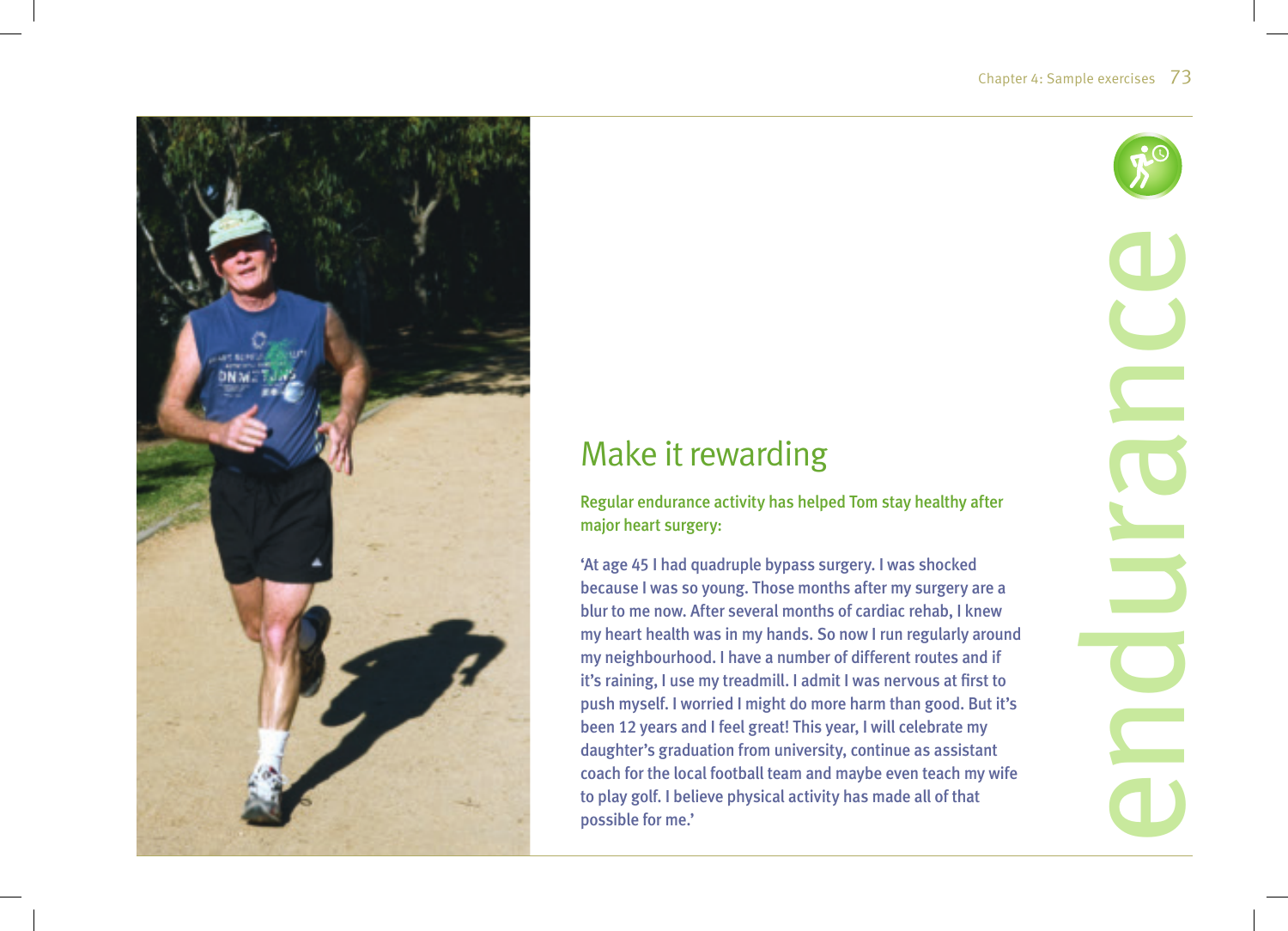



#### How to improve your endurance

Endurance exercises — walking, jogging, swimming, mowing, sweeping, dancing, playing tennis — increase your heart rate and breathing for an extended period of time. They will make it easier for you to walk further, faster or uphill. They also should make everyday activities, such as gardening, shopping, walking up stairs, playing with children or playing a sport easier.

#### How much, how often?

Refer to your starting goals and build up your endurance gradually. If you haven't been active for a long time, it's especially important to work your way up over time. It may take a while to go from a longstanding inactive lifestyle to doing some of the activities in this section. For example, start out with five or 10 minutes at a time, and then build up to at least 30 minutes of moderate-intensity endurance activity daily. Doing less than 10 minutes at a time won't give you the desired heart and lung benefits.

Try to build up to at least 30 minutes of moderate-intensity physical activity on most, preferably all, days. Every day is best. Remember that this is a minimum recommendation; some people will be able to do more.



For more information check out the 10,000 Steps website at www.10000steps.org.au



#### Counting your steps

Pedometers, or step counters, can help you keep track of your endurance activity, set goals and measure progress. Aim for at least 10,000 steps per day.

Most inactive people get fewer than 5,000 steps a day, and some very inactive people get only 2,000 steps a day. Wear a step counter for a few days to see how you're doing. You can use the endurance daily record in your workbook to record your steps. If you get:



- fewer than 5,000 steps a day  $-$  gradually try to add 3,000 to 4,000 more steps a day
- about 8,000 steps a day you're getting close to meeting the recommended activity target; try gradually adding 2,000 more steps a day
- 10,000 or more steps a day you can be confident that you're getting an adequate amount of endurance activity
- $\cdot$  10,000 steps a day comfortably  $-$  try for 15,000 steps a day, which would put you in the high-activity group.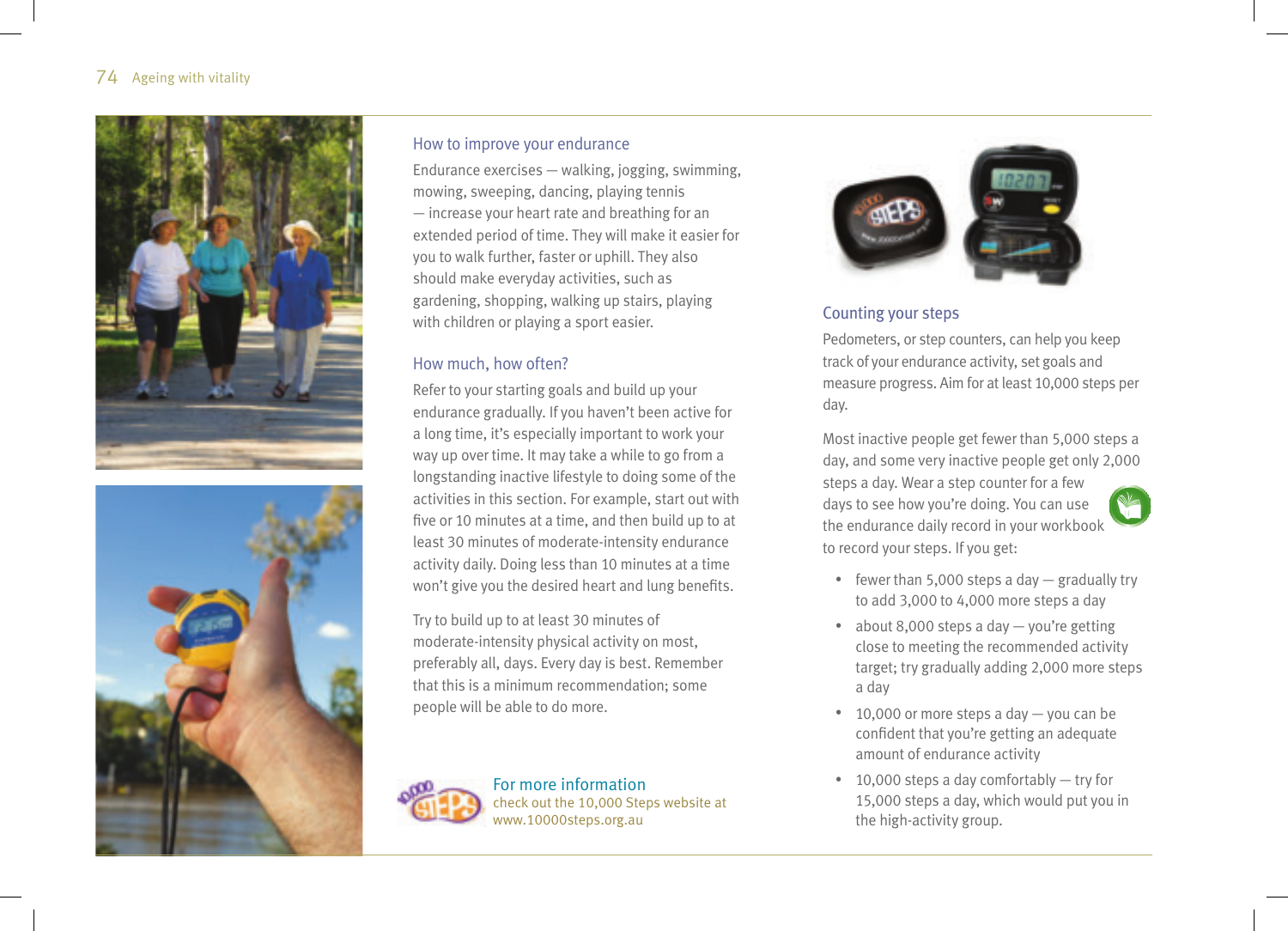### About endurance activities

Listen to your body when doing endurance activities. Is the activity making you feel unwell or too tired? Endurance activities should not cause dizziness, chest pain or pressure, or a feeling like heartburn.

Do a little light activity, such as easy walking, before and after your endurance activities to warm up and cool down.

When you're outdoors, watch out for low-hanging branches and uneven surfaces. Walk during the day or in well-lit areas at night and be aware of your surroundings.

When it's not possible to be outdoors, you may want to try indoor activities:

- If you have stairs at home, safely go up and down the steps a few times in a row.
- Walk at a shopping centre or on a treadmill.
- Go for a swim at your local pool.

#### **Water**

As you get older, you may not feel thirsty even though your body needs fluids. Be sure to drink liquids when doing any activity that makes you sweat. By the time you notice you are thirsty, you probably are already low on fluid. This guideline is important year round, but it's especially important in hot weather. If your doctor has told you to limit your fluids, be sure to check before increasing the amount of fluid you drink while exercising. For example, people with congestive heart failure or kidney disease may need to limit fluids.

#### **Temperature**

Older adults can be affected by heat and cold more than others. In extreme cases, too much heat can cause heatstroke, and very cold temperatures can lead to a dangerous drop in body temperature. Dress in layers so you can add or remove clothes as needed. Remember to be sunsafe when outside.



**Some people are afraid to be physically active after a heart attack or being diagnosed with chronic obstructive pulmonary disease. But physical activity can help reduce your chances of having a heart attack. If you've had a heart attack, talk with your doctor to be sure you're following a safe, effective physical activity program. Ask about cardiac rehabilitation programs, which include exercise, education and counselling to help you return to an active life.** 

## **Making** it real

**Walking one kilometre a day at the shopping centre will help you keep up with your grandchildren during a trip to the park.** 

**Some people however, may not be able to be active for 30 minutes at a time. It's important to set realistic goals based on your own health and abilities.** 



Go here for more information For more about drinking enough fluids. see page 84.